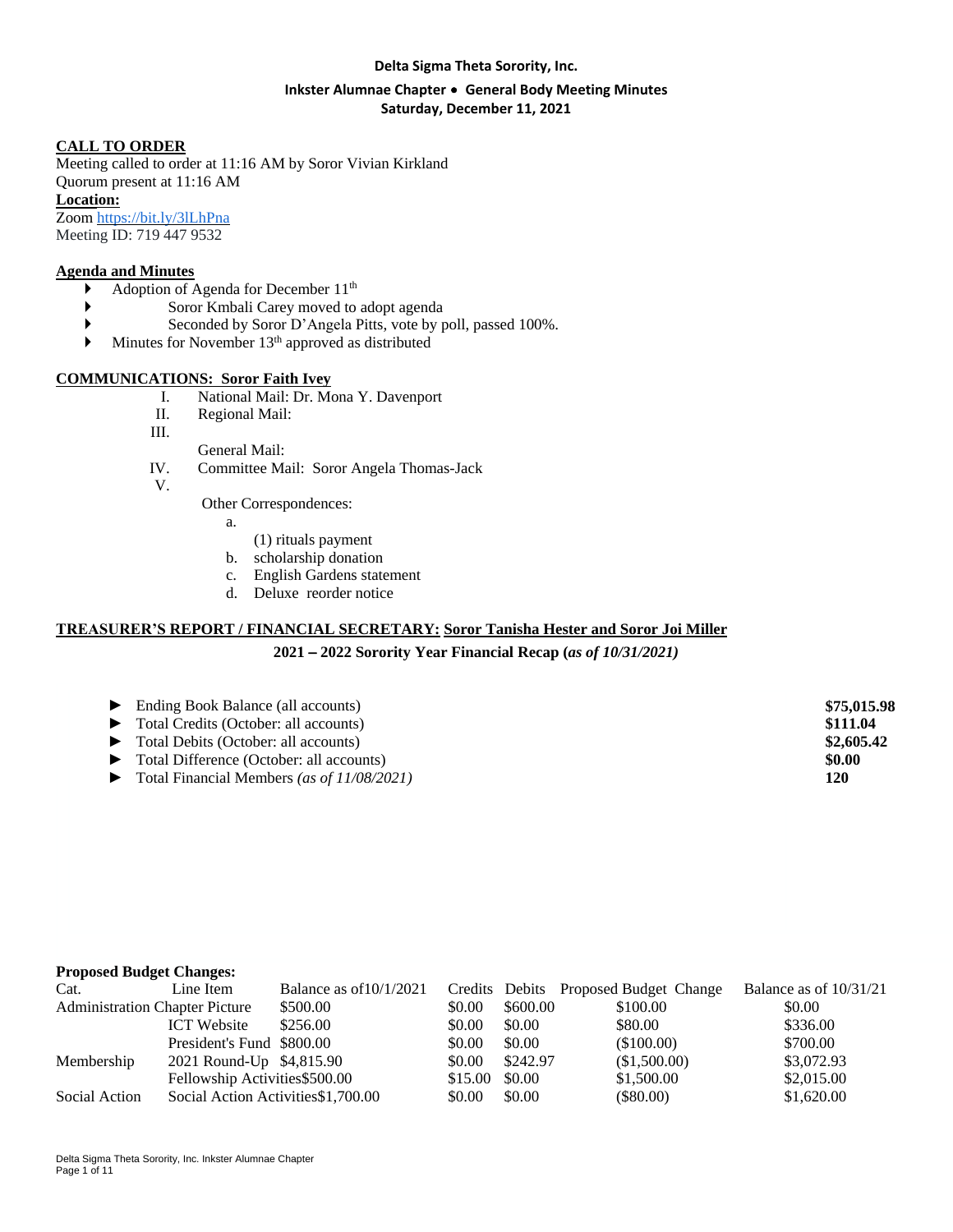## There are now 121 members in the chapter.

## **Soror Tanisha Hester moved that budget changes be approved as distributed.**

**Discussion:**

- Sorors Handschu and Farver mention that is the December meeting, but the report only reflects activity until the end of October. In order to ensure that budget predictions are correct, the financial team will meet at a later date in order to ensure that budget predictions are correct and will be sufficient until the end of the sorority year.
- ▶ Vote by poll-100% carried.

## **Virtual National Convention Report: Soror D'Angela Pitts**

Pros and Cons of attending the National Convention in the virtual setting were given

### **Virtual National Convention Secretary's Report: Soror Leslie Grace**

- Roles
- Custodian of Records
- Presiding officer
- Recording Officer
- Recorder of all votes
- ▶
- Thank you!!!!
- Promote your programs in a way that gives the mission and will inform and engage sorors.
- Reporting at E-Board and General Body Meeting will give your committee the power and voice necessary for programs to succeed, they will help ensure that questions are answered about programming and will give sorors necessary information to promote events.
- Note that going forward meeting minutes may appear more concise.
- Legal Record
- No personal opinions
- General praise
- Appendences
- No Verbatim discussion.
- o What was discussed
- o What action was taken
- o What follow up is required
- Complete Micro Learning Modules on the National Website
- Leadership Competencies for Secretaries
- Delta Business in a Digital World

### **NOMINATING: Soror Jenita Moore**

**Chair: Jenita Moore**

#### **LaTanya Beanum D'Angela Pitts**

**PAST EVENTS:**

**N/A**

- **UPCOMING EVENTS :**
- **Leadership Series: Leadership Has Its Privileges: IAC Next Top Chair**

Date: Saturday, December 11, 2021

Time: 10-10:30am- During Sisterhood Hour

 The targeted audience is Committee Chairs, Co-Chairs and those who may want to be a chair in the future. However, all chapter sorors are welcome to attend.

Corresponding Secretary

- $\Delta$  It shall be the duty of the Corresponding Secretary to receive all correspondence to the chapter
- $\Delta$  Inform the membership of all pertinent correspondence
- $\Delta$  Respond to any correspondence as directed by the President or elected officer of the chapter, with the approval of the President.

 $\Delta$  Disseminate chapter correspondence to the financial membership as requested by officers and chairpersons. Recording Secretary

 $\Delta$  It shall be the duty of the Recording Secretary to record the minutes of all chapter meetings. Minutes shall be defined as the official record of the proceedings of chapter meetings and shall include committee reports, discussions, decisions, questions and or actions handled or deferred to a future meeting.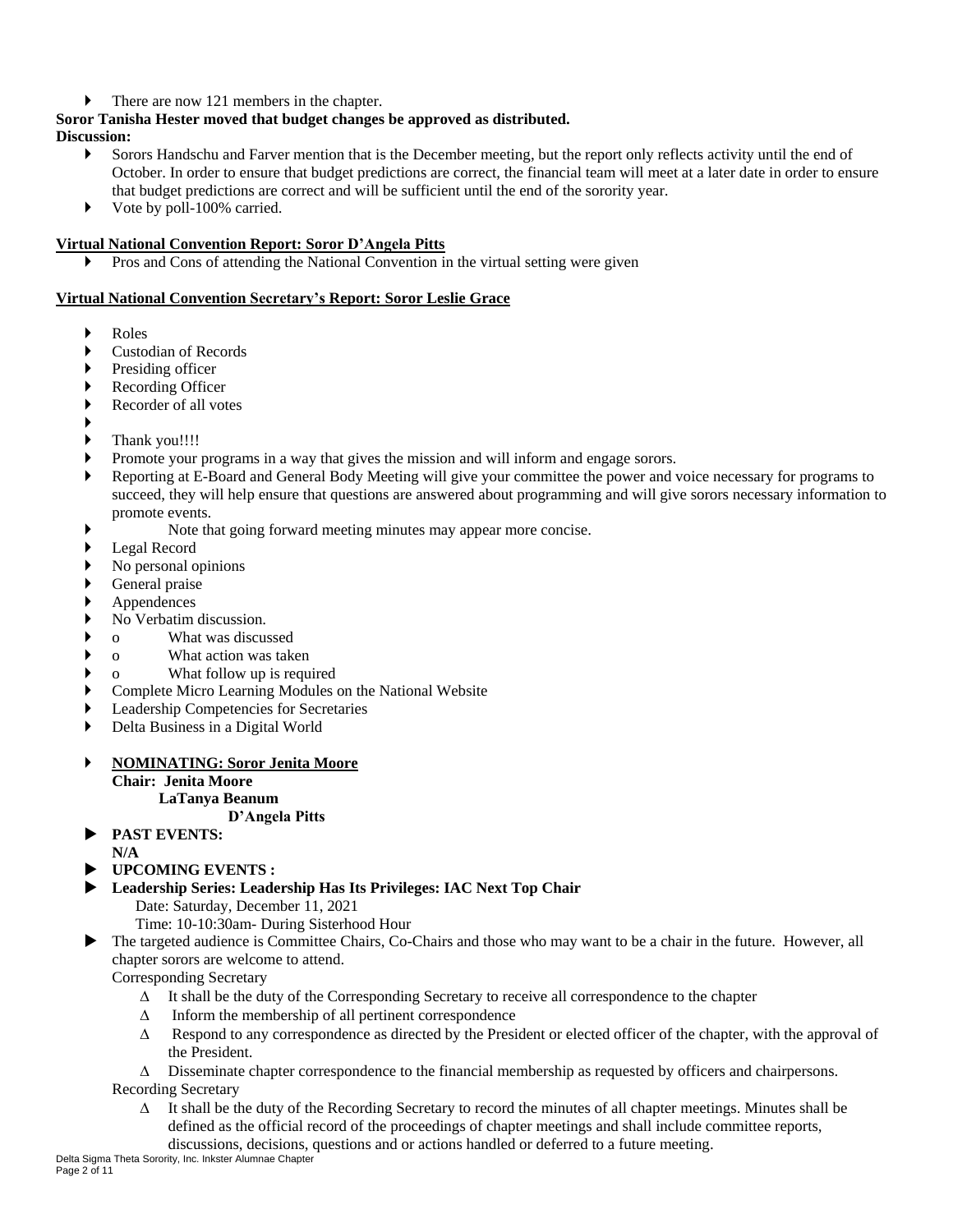- $\Delta$  Have the minutes prepared and available for the membership;
- $\triangle$  Keep attendance records.
- $\Delta$  Receive proposed amendments to the Policies and Procedures.
- $\Delta$  Post Minutes from General body and Executive Board meetings to a secure area of the chapter's web page within 10-14 days of the end of the respective meeting.
- $\Delta$  She shall coordinate with ICT the upload to the secured location. She will notify the membership when minutes are posted.

### Financial Secretary

- $\Delta$  It shall be the duty of the Financial Secretary to: Keep a record of all income,
- $\Delta$  Prepare written monthly report to the chapter of all income received.
- $\Delta$  Issue receipts for income upon receiving funds.
- $\Delta$  Sign checks only when reimbursement is for another fiscal officer.
- $\Delta$  Turn all money over to the Treasurer to ensure the two-business day deposit requirement.
- $\triangle$  Co-chair of the Budget & Finance Committee.
- $\Delta$  Prepare the roster of financial chapter members.
- $\Delta$  Attend financial workshops.
- $\Delta$  Sign and submit the acceptance of fiduciary responsibility form.
- $\Delta$  Serve as a member of the Minerva Circle.
- $\Delta$  Read and be familiar with the Fiscal Officers Manual and Chapter's Financial Policies and Procedures.

Assistant Financial Secretary

- $\Delta$  Assistant Financial Secretary is an elected position at the time of election of a Financial Secretary. This position must be bonded and may assist with all duties except signing checks, depositing funds, entering information in the Red Zone and managing accounts.
- $\Delta$  Serves as a member of the Finance Committee
- $\Delta$  The assistant financial secretary can assist in the collection of funds and can be assigned to assist chapter committees with the collection of funds for a specific event, approved by the President and Financial Secretary.
- $\Delta$  The role of this fiscal officer is to assist and therefore do not supersede the duties of the financial secretary
- $\Delta$  The assistant financial secretary shall attend finance training workshops
- $\Delta$  Reads and becomes familiar with the Fiscal Officers Manual and chapter's financial policies and procedures.

# **ADMINISTRATION**: **Soror Vivian Kirkland**

### **LOCAL**

# **Committees Elevating, Enhancing, Empowering**

- 11/1-19 International Awareness & Involvement: Samaritan's Purse Shoebox
- ▶ 11/4, 6 ICT: Intro to Google Suites
- ▶ 11/6 Delta Academy: Self Esteem
- ◆ 11/10 Social Action: What's Hair Got To Do With It? (CROWN Act)<br>▶ 11/13 Rituals & Ceremonies: Convention Readiness
- 11/13 Rituals & Ceremonies: Convention Readiness
- ▶ 11/14 Arts & Letters: Crimson Conversations
- 11/15 Collegiate Connection & Delta Beta: Let's Talk Prevention-Sexual Assault
- ▶ 11/18 Community Service: Thanksgiving Basket Delivery<br>▶ 11/18 Delta GEMS: Financial Literacy
- ▶ 11/18 Delta GEMS: Financial Literacy
- ▶ 11/30 Scholarship: Interview and Essay Writing
- All month: ICT, Publicity/Ads

# **Chapter News**

- Sharing IAC's social media posts
- Revised chapter website launched
- Chapter monthly newsletter launched
- Ritual Pick Up (Part 2): 12/9, 5:30, Carolyn Kennedy Library, Dearborn
- Statewide Founders Day Exploratory Committee

### **REGIONAL**

• 11/11 Federal Reserve Bank of St Louis 2022 Summer Internship Opportunity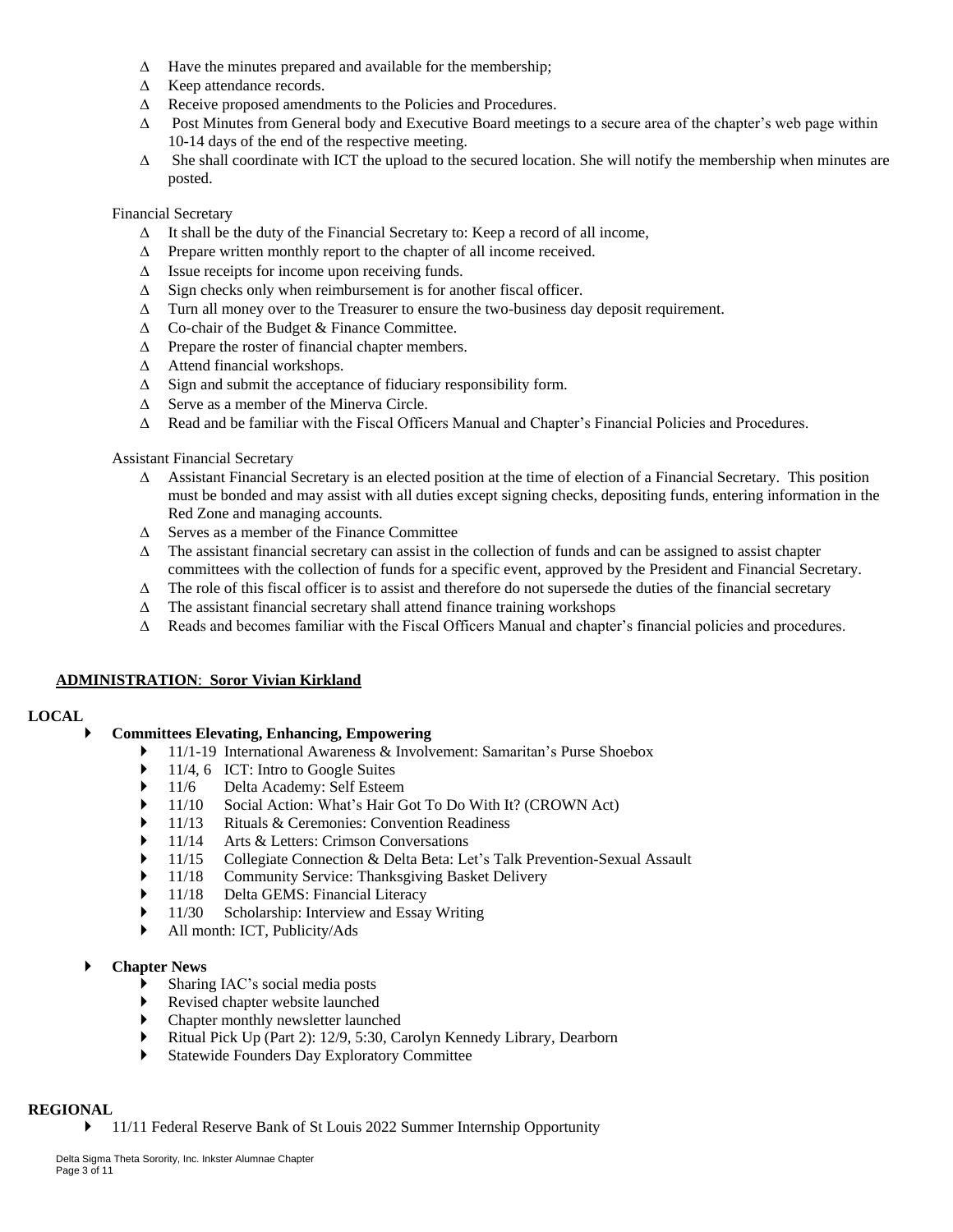#### **NATIONAL**

- 11/5 DREF Executive Director Search
- ▶ 11/16 International Awareness and Involvement Newsletter
- ▶ 11/23 Convention Evaluation
- ▶ 11/24 Update from the National President regarding former Executive Director Jeanine Henderson Arnett and her husband

### **Convention Delegate Report**

55th National Convention Part 1: Level 3 Appeals

- November 5, 6
- 48 appeals

55th National Convention Part 2:

- Plenary 1: Opening Ceremony
	- o Honorary Member Induction
		- Michelle J. Howard
		- **Abby Phillip**
		- **Joy-Ann Reid**
		- **Ambassador Shabazz**
		- Collette V. Smith
		- **Leddy "Ledisi" Young**
- Plenary 2: Reports and C&B
	- o Constitution & Bylaws
		- 2 Failures:
			- Grand Chapter Initiate Fees
			- Chapter Initiation Fees
		- Grand Chapter voted against the National Finance Committee setting fees
	- o Definition of legacy is now: a daughter or granddaughter of a soror
- Plenary 3: Meet the Candidates Part 1 (Non-Officers)
- Plenary 4: Meet the Candidates Part 2 (Officers)
- Plenary 5: Business Session
	- o PP&D
		- Pilot Legacy Program Spring 2022
		- Online process
			- No packets
		- Revised Code of Conduct
		- Updated MIT docs for virtual and in person
	- o S&S
		- Delta is a plaintiff in a voter suppression lawsuit
- Plenary 6: Balloting/Election of Officers
- Plenary 7: Business Session
	- o Recommendations Report
		- All voting delegates be on site
		- Convention Center locations not so spread out
	- o Election Results
		- **Soraya Williams Farver, National Finance Chair**
- Plenary 8: Business Session
	- o Resolutions
		- Call For Mandatory Implicit/Unconscious Bias Training For Health Care Professionals
			- Submitted by Inkster Alumnae Chapter
			- Passed
- Plenary 9: Closing/Installation of Officers

#### **PROGRAM PLANNING:** Soror Larissa Barclay Abrams Presented by Soror Melissa Crumbey

- **Past Events:**
- Risk Management Training October 10th
- Midwest Impact Day of Service October 16th
- Committee Update Meeting October 24th
- Delta GEMS Officer Orientation October 25th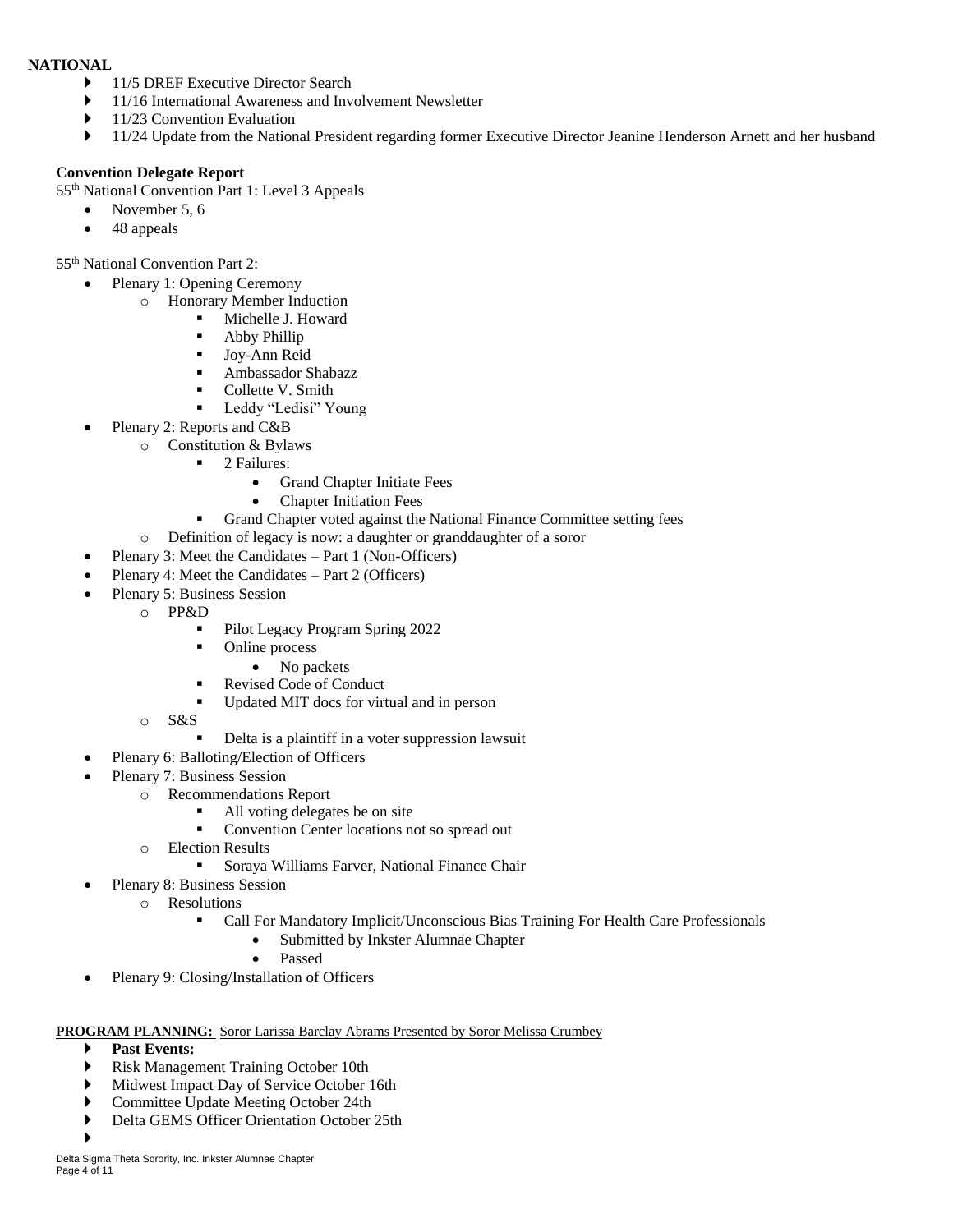- ▶ 1st Quarter Activity Snapshot
- $\triangleright$  > 100 committee meetings
- 14 programs/events
- **Master Calendar**
- **Programming**
- **-**National initiatives
- **Planning**
- **-**Approval Process
- Remember: Chapter events and meetings may be virtual or face to face, no hybrid events. Virtual only youth programming until further notice.
- Development
- -Collaboration?
- -Community partners?
- -Community benefit?
- **Demographic forms**
- Converted to Google Form
- Link available in the Crimson Cabinet
- <http://forms.gle/hDotzhoLwQFZyAkw7>
- **Program Evaluation Form**
- Converted to Google Form and QR Code
- Link available in the Crimson Cabinet
- <https://forms.gle/dbhCZkzQqRCw7z3c7>
- The 2021-2022 awards criteria will be sent out in December
- Plan is to submit for every award
- New PP&D initiatives will be shared once received
- November was Prematurity Awareness Month. We have partnered with the March of Dimes to provide books for families with a baby in the NICU!
- Physical & Mental Health in collaboration with the Arts & Letters Committee needs your help to collect 100 "NEW" books. This is a Virtual Book Drive, so we are asking all Sorors to purchase new books from Amazon no later than December 21, 2021. All books will be shipped to the March of Dimes During the week of December 27, 2021.

Please ship your books to: Attention: Dr. Larissa Barclay Abrams 29155 Northwestern Hwy P.O. Box 741 Southfield, Mi 48034

- The National PPD Committee's Economic Development Subcommittee is releasing the 2nd volume of the *Delta Red Pages*.
- Delta business owners to participate for a non-refundable \$50 fee. Enhances awareness of your Delta-owned businesses and nonprofits, allowing you the opportunity to reach sorors across the globe. Registration will be open until **December 17, 2021 at 11:59 pm EST.**
- The criteria to be listed in the *Delta Red Pages* are as follows:
- Active subscriptions will follow the Sorority's fiscal year period from July 1st to June 30th, 2022.
- Soror business owners must be a financial member to register. Must be financial for the 2021-2022 Sorority year.
- Businesses must be actively registered in the state of operation to participate in this initiative. A state licensing document is required as proof.
- Sorors may be co-owners of businesses with a non-soror, but the soror must be the primary contact for the directory.
- Committee Update Meetings: Monthly, 4th Sunday, 8pm via Google Meet

### **MEMBERSHIP: Soror Melissa Crumbey**

# **PAST EVENT: N/A**

- **UPCOMING EVENT:**
	- **IAC's Annual Holiday Party**
	- Painting w/a Virtual Twist, Secret Soror Gift Exchange, Cutest Pajamas Contest and More
	- Hear Ye Hear Ye Sorors! We have 40 Sorors confirmed for participation; with 35 Sorors painting and 32 Sorors in the Secret Soror Gift Exchange

# **IAC December Birthdays and December Delta Anniversaries List**

**Care and Concern**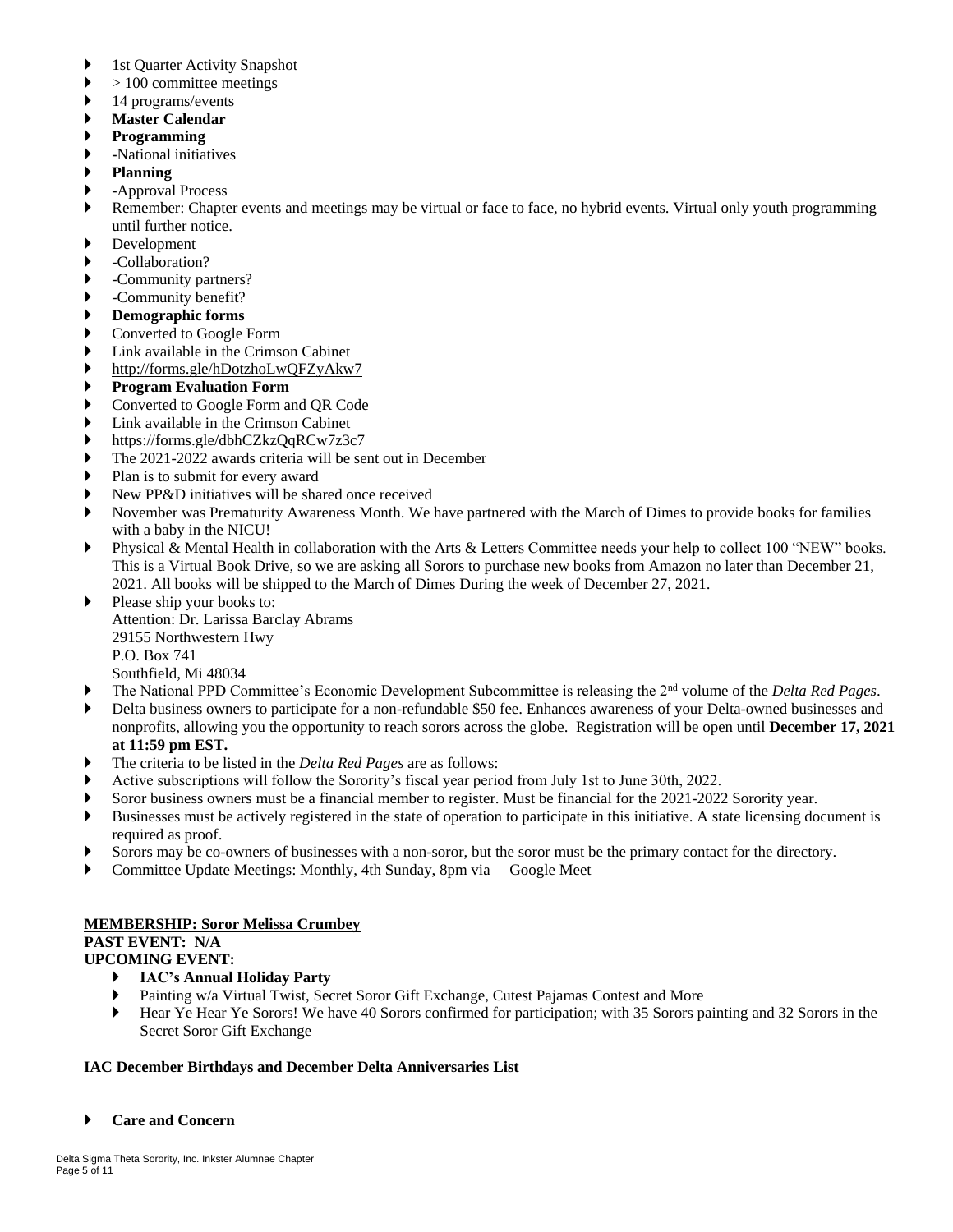- In the loss of her mother, Rachelle Gray, please keep Soror Kierra Gray in your thoughts, and your prayers. Services have been held but condolences can be sent to 13970 Basswood Circle, Belleville, MI 48111.
- In the loss of her mother-in-law, Jauquettier Hampton, please keep Soror Samantha Hampton and her family in your prayers today as they attend the services being held this morning.

#### **DELTA ACADEMY:** Soror Kennetha Thompson presented by Soror Tiffany Abrams

#### **Chair: Dr. Kennetha S. Thompson**

- **PAST EVENTS :**
	- **Leadership Workshop held on Saturday, December 4, 2021 led by Soror Carolyn Kimbrough and Soror Julia Pitts.** Thank you Sorors. We had 7 Delta Academy participants present and 8 Delta Academy committee members present.
- **UPCOMING EVENTS:**
	- **Saturday, February 5, 2022-STEM Workshop at 12 noon (virtual)**

### **GEMS: Soror Jazmyn Bradford**

**NO REPORT**

### **SCHOLARSHIP & FUNDRAISING: Soror Courtney Townsel**

#### **Past Events:**

- **Virtual Writing Workshop**
	- Tuesday Nov 30, 2021 6:30-7:30p
	- Collaboration with Collegiate Connection
- Speakers: Soror Tracy Bryant & John Carlson (EMU)
- ▶
- **Upcoming Events**
- $\blacktriangleright$

# **Calling all Sorors!**

### **We are now accepting your annual \$50+ donation to the Scholarship fund**

- **Raffle**
- $\blacktriangleright$  Holiday Gift basket  $\rightarrow$  donate by December 11th, 2021
- ▶ Thank you Sorors!!

| Laurecia Smith Witherspoon | Ayanna McConnell                                                                  | Julia Pitts             |
|----------------------------|-----------------------------------------------------------------------------------|-------------------------|
| Vivian Kirkland            | Carol Watson                                                                      | <b>Courtney Townsel</b> |
| Samantha Hampton           | <b>Tracy Bryant</b>                                                               | Tiffani Abrams          |
| D'Angela Pitts             | Donna Wilson                                                                      | Joi Miller              |
|                            | Scholarship applications available $10/18/21$ , application deadline $02/01/2022$ |                         |

### **ADS & Publicity: Soror Paula Wiley**

### **Projects completed In early November**

- ▶ Nominating Committee Leadership flyer
- Virtual Town Hall Meeting on Redistricting flyer -Social Action
- $\triangleright$  Chapter's Thanksgiving Day social media post
- $\triangleright$  Grow with Google workshop flyer
- Virtual Essay Writing Workshop flyer
- $\triangleright$  March of Dimes Book Drive flyer
- $\triangleright$  Scholarship Timeline of Events 21-22 video and flyer
- $\triangleright$  Sexual Assault Program with Delta Beta Chapter flyer
- Created Virtual background

Chairs, please remember to submit your Publicity and ICT requests 30 days prior to your request go live dates.

### **Arts & Letters: Soror Faith Ivey**

# **Dr. Faith Ivey: Chair**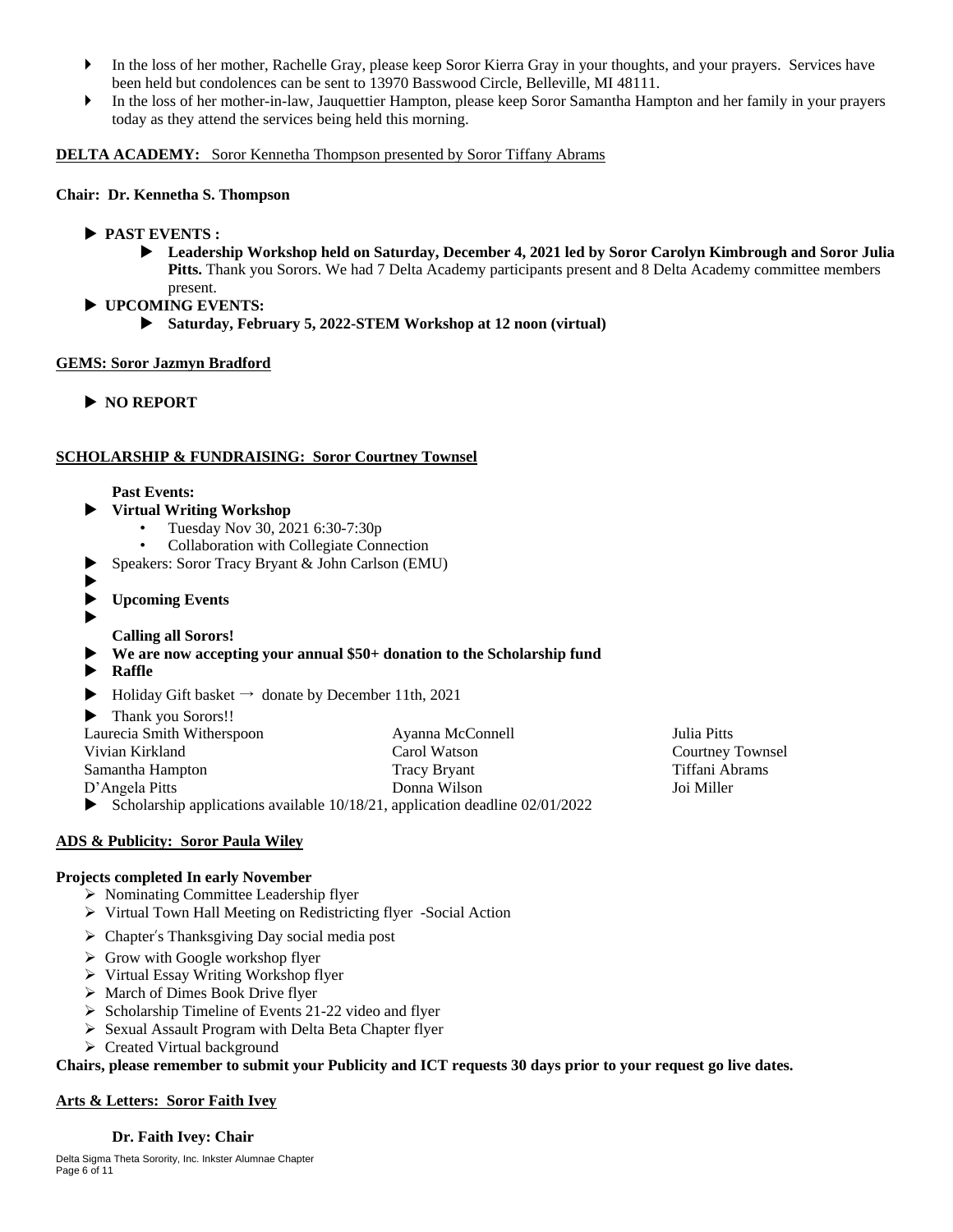**Soror Johanna Kinsey: Co-Chair**

**Past Events:** 

- **Crimson Conversations Virtual Book Club, featuring the book When the Seatbelt Sign Goes Off by Nichole L. Davis. November 14, 2021**
- **Delta Red Carpet Movie v. King Richard, was released in movies on November 19, 2021.**

**Upcoming Events**

- **March of Dimes book drive collaboration with the Physical and Mental Health Committee.** Please purchase books through the provided amazon link. The books will be donated to NICU families to create opportunities to connect with their children through reading. Deadline is 12/31/2021
- **Delta Red Carpet** Movie A Journal for Jordan released on 12/25/21 The project, "Journal for Jordan," is based on Dana

Canedy's essay, which describes a 200-page journal penned by her fiancé, 1st Sgt. Charles Monroe King, for their son. Starring Michael B. Jordan.

- ▶ IAC Community Literacy Campaign: We will be donating new books for K-12 students who attend local Inkster Schools. We are partnering with the Scholastic Book Community Program, to purchase low-cost books.
- Giving Tree campaign sponsored through the Leona Hicks Library, located in Inkster, MI. We will be sponsoring local families.
- We would also like sorors to volunteer to take one of our collection bins to your place of employment to collect new books.
- We will work collaboratively with local Inkster schools and the LH Library to help family's sign-up for a library card virtually. All of these efforts will go towards our goal of donating age-appropriate innovative books for Reading Awareness Month in March of 2022.
- Leanna Hicks is also initiating a Student Ambassador/Teen Advisory Board.

# **AUDIT: Soror Adrena Crowder**

- **For the Period July 1, 2021 to September 30, 2021**
- ▶ **SUMMARY AUDIT REPORT:**
- ▶
- The Internal Audit Committee completed a review of the financial records of Inkster Alumnae Chapter of Delta Sigma Theta Sorority, Incorporated for Q1, period July 1, 2021 to September 30, 2021. The review included a review of the chapter budget, 25% validation of disbursements, 50% validation of deposits, 10% validation of PayPal transactions and 100% validation of membership dues collected during the period.
- ▶
- No material loss of financial assets exists. Internal controls are present, accurate and consistent practices throughout the audit period were represented, which led to findings as outlined below.
- ▶
- The Q1 findings\* -None
- ▶
- After review by the Chapter Internal Audit Committee, it has been determined that the Chapter has satisfactory financial internal controls, and the review supports the existence and utilization of these controls.
- ▶
- The audit was completed on November 16, 2021 and will be uploaded into the Red Zone before December 01, 2021 by the Internal Audit Chair, Adrena Crowder.

# **COLLEGIATE CONNECTION–** Soror TaQuinda Johnson Presented by Soror Paula Wiley

# **TaQuinda Johnson, Chair**

# **Paula Wiley, Co-Chair**

# **Past Events**

- **Sexual Assault Programming with Delta Beta Chapter**
- On November 15th at 7:13 pm, we hosted "Let's Talk Sexual Assault" at Eastern Michigan University Halle Library Auditorium (G03)
- A conversation addressed the elephant in the room and catered to having a candid conversation around prevention focusing on behaviors, cultures, and blind spots.
- **Showering Sorors With Love**
- On Dec 6th, we showered Delta Beta Sorors with love providing them with a finals care package along with special Delta keepsakes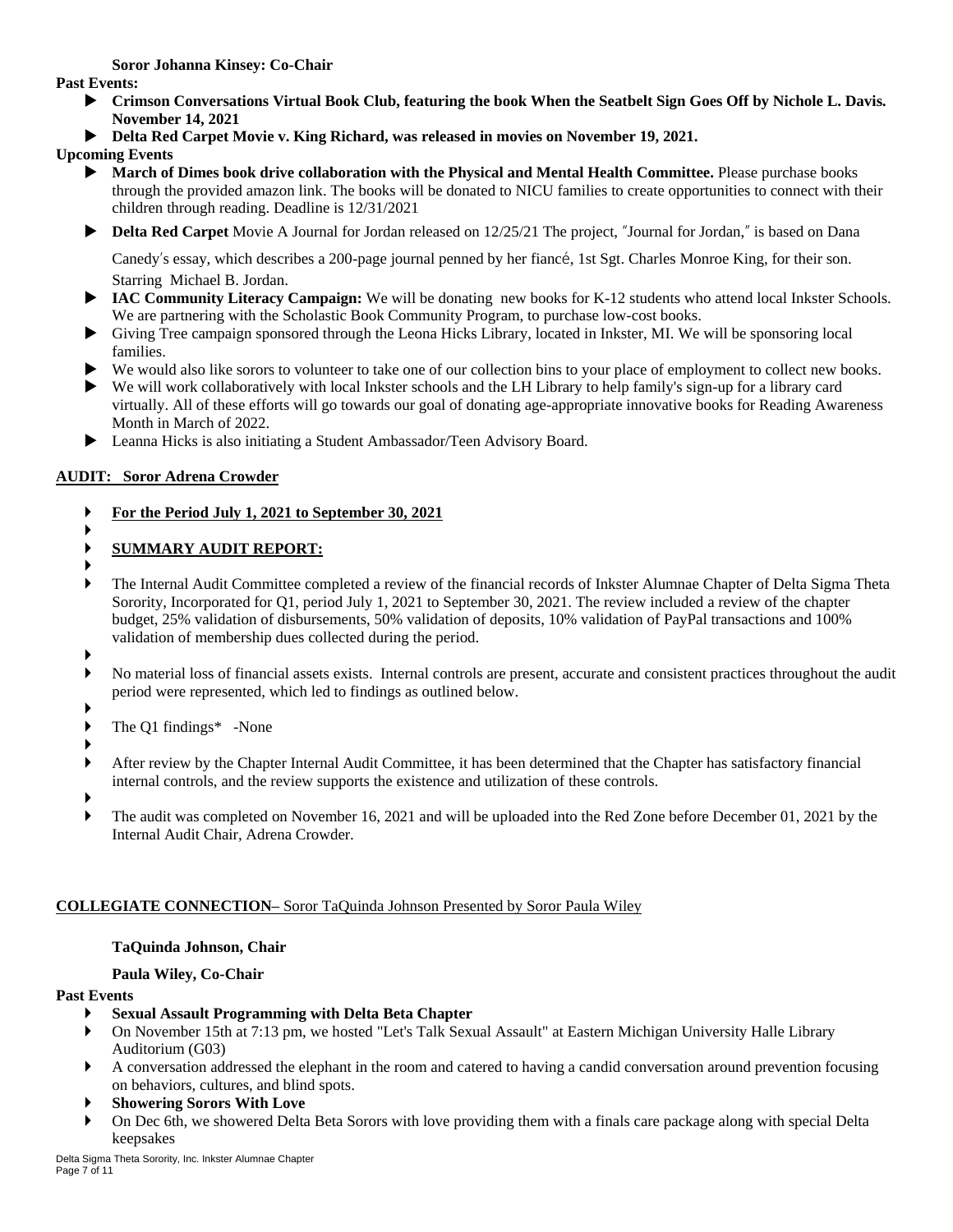- **Upcoming Events**
- In January, we will be hosting Part 2 of Let's Talk Problem Solving: Sexual Assault in conjunction with the Delta **Beta Chapter at Eastern Michigan University.** More information to come on this event.
- The Delta Beta Chapter has invited Inkster Alumnae Chapter to join this in their annual Adopt A Family project with **the Volunteers of America.**
- This year, Delta Beta will be blessing 2 families
- A Family of 4: a mother and her 3 daughters. In the past year, they lost their dad but have still persevered while maintaining good grades and even volunteering in their community.
- A family of 3: An expecting mother who is back in school with a 4-year-old son.
- For all who are interested in giving, please give monetary via Paypal at PayPal.me/DB3151949. The deadline for donations is December 18th.

### **COMMUNITY SERVICE:** Soror Gabrielle Thomas Presented by Soror Breana Lewis

- **Chair: Gabrielle Thomas CO-Chair: Breana Lewis**
- **PAST EVENTS:**
- **Thanksgiving Basket Donation**
- Collected Thanksgiving food items to supply three families of 5 with baskets
- Special thanks to Soror Lisa Shearer-Davis and subcommittee members
- $\triangleright$  for taking the lead on this event!
- **UPCOMING EVENTS :**
- **Toys for Kids Drive Thru**
- **Location: Western Wayne Family Center**
- $\triangleright$  Dec. 18, 2021 10-12pm

## **DELTA DEARS:** Soror R. Lorraine Hurst Presented by Soror Ingrid Wilson-Johnson

- **PAST EVENTS:**
- **Workshop for Delta Dears regarding Information on Scamming.**
- Information on Best Health and Welfare practices. Held on November 14, 2021
- **UPCOMING EVENTS : None scheduled at this time**

## **ECONOMIC DEVELOPMENT:**

### **NO REPORT**

### **EMERGENCY RESPOSE TEAM**: **Soror Lisa Harrington Shorter**

### **Sisterhood, Service, and Safety-Operation Delta**

- **Covid has not left our community.** We must remain vigilant in evidence-based science related to continued safety precautions. The national Delta Emergency Response Team is recommending all members to Wash hands, Wear a mask, Watch your distance, and get Weekly Testing
- **Wearing masks is being mandated while inside due to the increase of positive Covid cases.**
- **The Omicron Variant has reached the United States. Positive cases are rising daily.**
- **Create small "Anti-Covid" personal packs that can be sealed tightly and placed in your purse, car, or travel bag**
- $\blacktriangleright$  Use small travel sizes
- Sanitizer should be at least 70% isopropyl alcohol anything less is NOT EFFECTIVE
- $\triangleright$  2-4 pairs of gloves
- Small Lysol
- 2-4 extra face masks
- Lysol Wipes for hard surfaces
- Hand sanitizer wipes
- Extra sandwich bags for trash until you can throw them away
- **Family reminders**
- Review your family bubble precautions. Be mindful and intentional of safety and health boundaries as we maneuver through this upcoming season.
- Covid and flu vaccines for the entire family
- Monitor family gatherings for attendees current status
- Travel by planes, trains, and automobiles
- $\blacktriangleright$  School holiday breaks
- College students returning home
- Returning to work

Delta Sigma Theta Sorority, Inc. Inkster Alumnae Chapter Page 8 of 11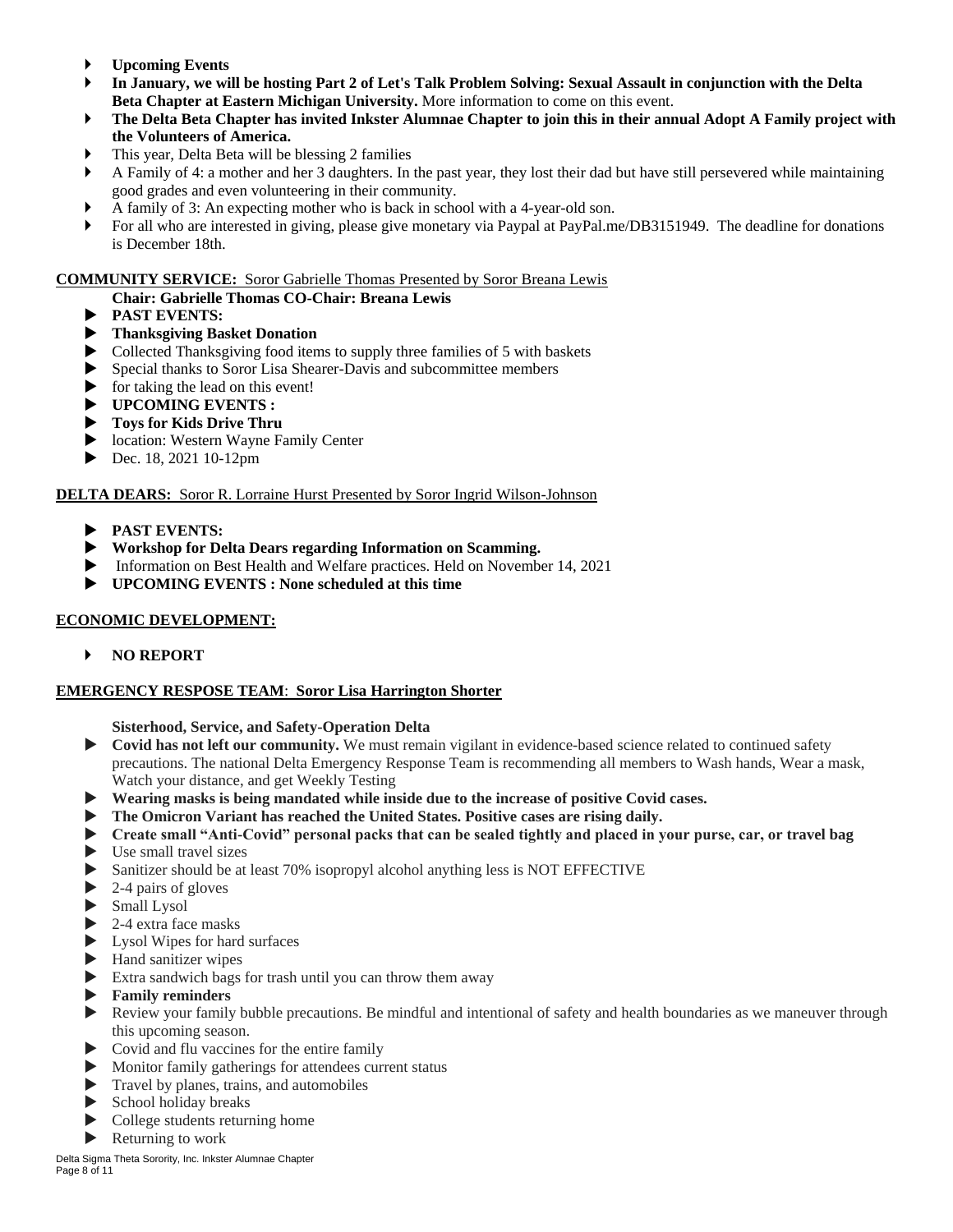$\blacktriangleright$  Holiday shopping

# **HERITAGE AND ARCHIVES: Soror Shareia Carter**

**NO REPORT**

# **INFORMATION, COMMUICATION & TECHNOLOGY: Soror Ashley Hardison**

Ict provided chapter on preventing Phishing and email scams

- **Social Media Insights**
- **Oct 31, 2021 - Nov 27, 2021**
- **Facebook**
- Reach:  $5,398$  (49% increase)
- $\blacktriangleright$  # of Post: 21
- People:  $3, 389$
- Best Times: 4-6 PM
- Best Days: Mon, Tues, Thurs, and Fri
- $\blacktriangleright$  # of Followers 3,646
- # of Engagements: 1,008 (15% increase)
- New Followers: 22 People
- **Instagram**
- Reach:  $737 (-30.5\%)$
- $\blacktriangleright$  # of Post: 15
- People:  $1,691$
- Best Times: 6 am- 6 pm
- Best Days: Sunday- Saturday
- # of Followers 1,691 (+0.3%)
- $\blacktriangleright$  # of Engagements 127 (-22.1%)
- Rate of Engagement 86.8% ▶

# **Facebook Top Post**

- ▶ ▶ 11/10 What's Hair Got To Do With It?
- ▶ -2,000 People Reached
- ▶ -161 Engagements
- 11/10 Scholarship Announcement
- -1,707 People Reached
- -62 Engagements
- 11/18 Virtual Essay Writing Workshop
- -1,091 People Reached
- -48 Engagements ▶
- **Instagram Top Post**
- ▶
- ▶ 11/20 Honorary Member Post
- $\blacktriangleright$  -49Likes
- 11/9 Let's Talk Prevention
- 32 Likes
- 11/24 National Headquarters Newly Elected Executive Committee
- $\rightarrow$  -29 Likes
- ▶
- Committee Newsletter submissions are due no later than the 25th of each month.

# **INTERNATIONAL AWARENESS & INVOLVMENT: Chair Soror Patty Hines**

**NO REPORT**

**PHYSICAL MENTAL & HEALTH:** Soror Kamisha Stevens Presented by Soror Juanita Bell **Chair: Kamisha Stevens**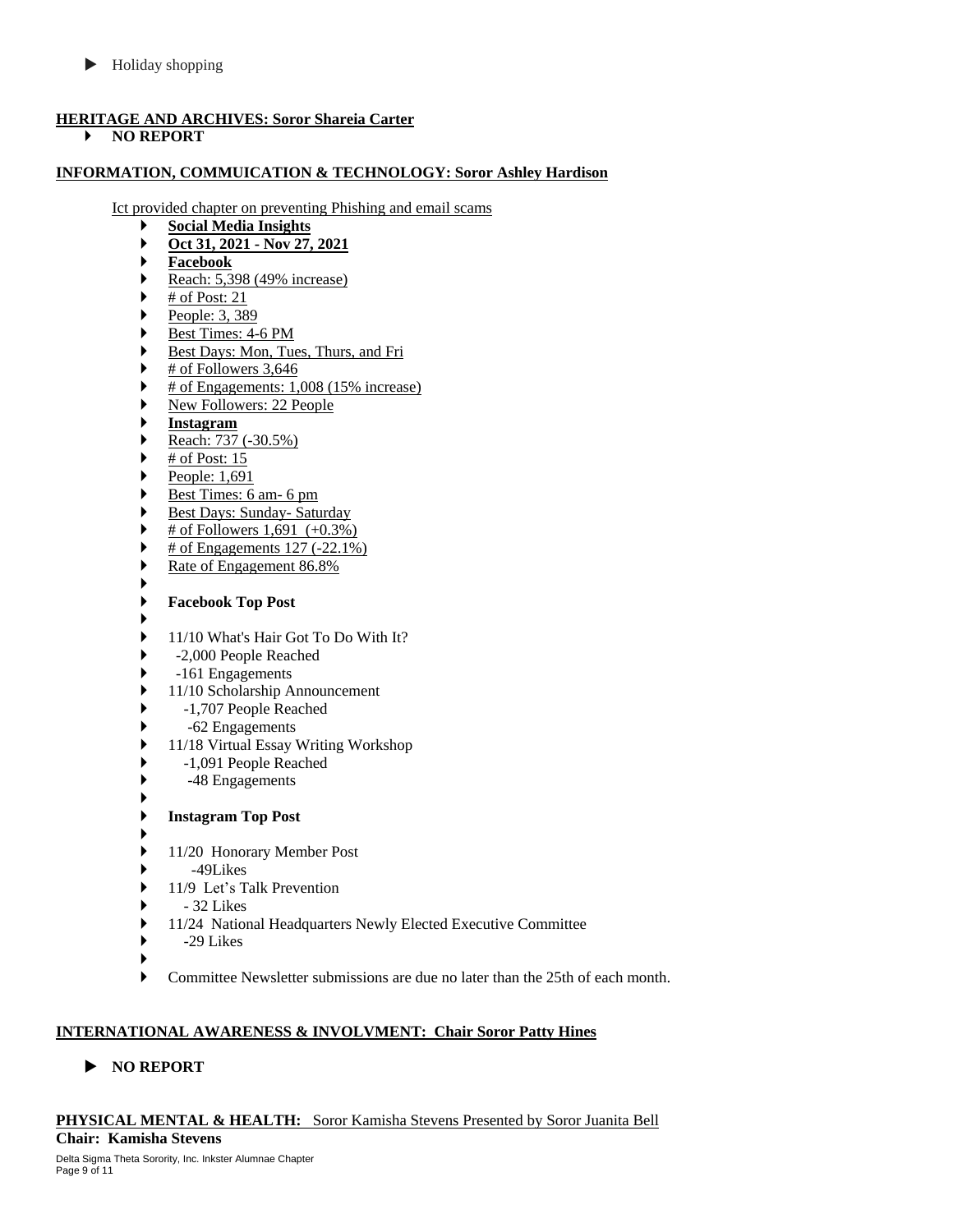- **PAST EVENTS: N/A**
- **UPCOMING EVENTS :** March of Dimes Virtual Book Drive

P & MH collaboration with Arts & Letters

Goal is 100 books

### **POLICY & PROCEDURES: Soror Carolyn Kimbrough**

**NO REPORT**

### **SOCIAL ACTION: Soror Karen Braxton**

**Chair: Soror Karen Braxton**

- **Co-chair: Soror Donna Wilson**
	- **PAST EVENTS:**
		- **Virtual Forum on Redistricting**
		- Addressing what we can do during the 45-day public comment period
		- Collaboration with DAC, MAC, PAC, and SAC
		- **UPCOMING EVENTS**
		- $\blacktriangleright$  N/A

## **Delta for Women in Action**

- 501c(4); social welfare group; allowed to participate in politics so long as it is not the primary focus
- Serves as a vehicle through which the public policy objectives, legislative priorities, and targeted candidates for public office are promoted/supported
- $\blacktriangleright$

### **One Delta: Sustaining A Lasting Social Action Infrastructure & Legacy"**

- Social Action should be incorporated into EVERY event
- The committee will be requesting permission from each committee chair to include a "Call to Action" at each event
- **Resolution**
- **Call for Mandatory Implicit/Unconscious Bias Training for Healthcare Professionals**
- Submitted by Soror Kim Trent
- Resolution passed unanimously

### **NPHC: Soror Laurecia Smith-Witherspoon**

**NO REPORT**

### **NOMINATING: Soror Jenita Moore**

**SEE ABOVE**

### **GROW WITH GOOGLE: Soror Rhoda Pitts**

- **PAST EVENTS: N/A**
- **UPCOMING EVENTS:**
- **Workshop December 18, 2021- 11:00am-12:30pm (Delta Dears Only)**
	- o Digital Skills for Everyday Task- Caroline Kennedy Library
	- o Workshop February 26, 2022- Time TBD (Open to the community)
	- o Power your job search- Virtual workshop

 $\blacktriangleright$ 

### **UNFINISHED BUSINESS:**

- Soror Handschu
	- o The Financial Team's did not include November. The financial team will meet to decide if November is closed and should have been in the report.

### **NEW BUSINESS:**

None

### **Announcements**:

- Soror Patty Hines- International Awareness and Involvement
- The chapter did reach our goal with Operation Christmas Child. The goal was to sell 50 boxes, we sold 55

### **Soror Ingrid Wilson-Johnson**

Delta Sigma Theta Sorority, Inc. Inkster Alumnae Chapter Page 10 of 11